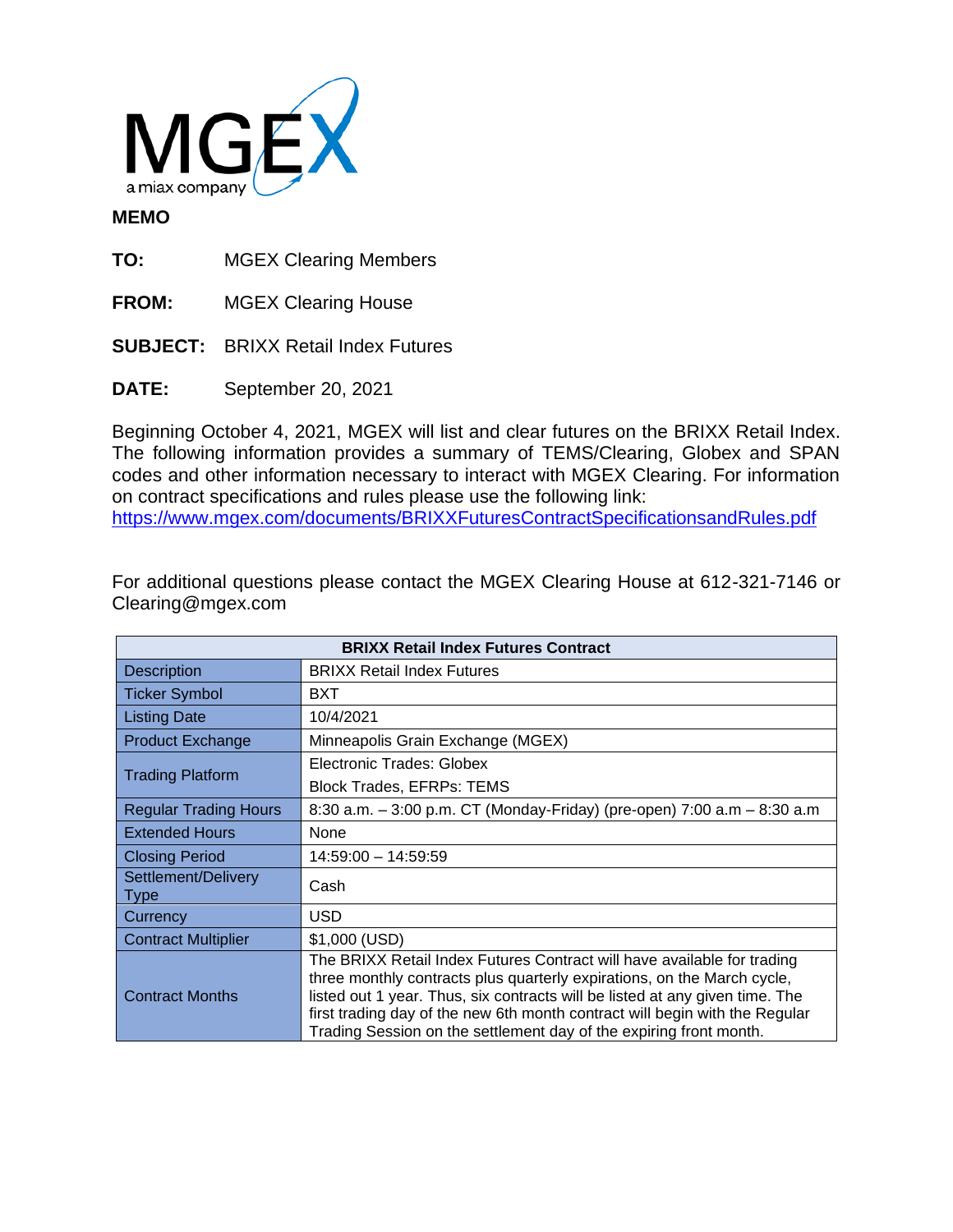| <b>Minimum Price Intervals</b>                   | The minimum price increment in the BRIXX Retail Index Futures Contract<br>will be 0.10 index points, which has a value of \$100. For spread trades, the<br>individual legs and net prices may be in increments of 0.10 index points,<br>which has a value of \$100.                                                                                 |  |
|--------------------------------------------------|-----------------------------------------------------------------------------------------------------------------------------------------------------------------------------------------------------------------------------------------------------------------------------------------------------------------------------------------------------|--|
| <b>Price Fluctuation Limit</b>                   | There are no price limits during the regular trading session.                                                                                                                                                                                                                                                                                       |  |
| <b>Calendar Spreads</b>                          | Standard calendar spreads are available for trading in the BRIXX Retail<br>Index Futures Contract with same tick functionality. The individual legs and<br>net prices may be in increments of 0.10 index points, which has a value of<br>\$100. Implied orders functionality is enabled.                                                            |  |
| <b>Block Trades</b>                              | Block Trades are permitted to be executed in the BRIXX Retail Index<br>Futures Contract given they meet minimum quantity thresholds. The Block<br>Trade minimum threshold for the BRIXX Retail Index Futures Contract is<br>500 contracts. Block Trades will include a minimum price increment of 0.10<br>index points, which has a value of \$100. |  |
| <b>Last Trading Day</b>                          | 3:00 p.m. CT on the trading day immediate before the Final Settlement<br>Date.                                                                                                                                                                                                                                                                      |  |
| Expiration                                       | The final settlement date for the BRIXX Retail Index Futures Contract is<br>generally the third Friday of a calendar month.                                                                                                                                                                                                                         |  |
| <b>Globex Ticker Symbol</b>                      | <b>BXT</b>                                                                                                                                                                                                                                                                                                                                          |  |
| <b>GLOBEX Contract</b><br><b>Ticker Examples</b> | BXTZ1 (December 2021 contract)                                                                                                                                                                                                                                                                                                                      |  |
|                                                  | BXTU2 (September 2022 contract)                                                                                                                                                                                                                                                                                                                     |  |
|                                                  | BXTF2-BXTH2 (January 2022 - March 2022 spread)                                                                                                                                                                                                                                                                                                      |  |
| <b>MGEX TEMS Clearing</b><br>Code                | <b>BXT</b>                                                                                                                                                                                                                                                                                                                                          |  |
| <b>Globex Code</b>                               | <b>BXT</b>                                                                                                                                                                                                                                                                                                                                          |  |
| <b>Globex Group Code</b>                         | MF                                                                                                                                                                                                                                                                                                                                                  |  |
| <b>SPAN Code</b>                                 | <b>BXT</b>                                                                                                                                                                                                                                                                                                                                          |  |
| <b>Price Examples</b>                            | 325.70                                                                                                                                                                                                                                                                                                                                              |  |
| <b>MGEX Clearing</b><br><b>Examples</b>          | 32570                                                                                                                                                                                                                                                                                                                                               |  |
| <b>MGEX TEMS</b><br>Conversion                   | Decimal is implied in TEMS 2 digits before the last digit.                                                                                                                                                                                                                                                                                          |  |
| <b>MGEX TEMS</b><br><b>Conversion Examples</b>   | .50 displays as 50                                                                                                                                                                                                                                                                                                                                  |  |
|                                                  | 8.50 displays as 850                                                                                                                                                                                                                                                                                                                                |  |
|                                                  | 78.80 displays as 7880                                                                                                                                                                                                                                                                                                                              |  |